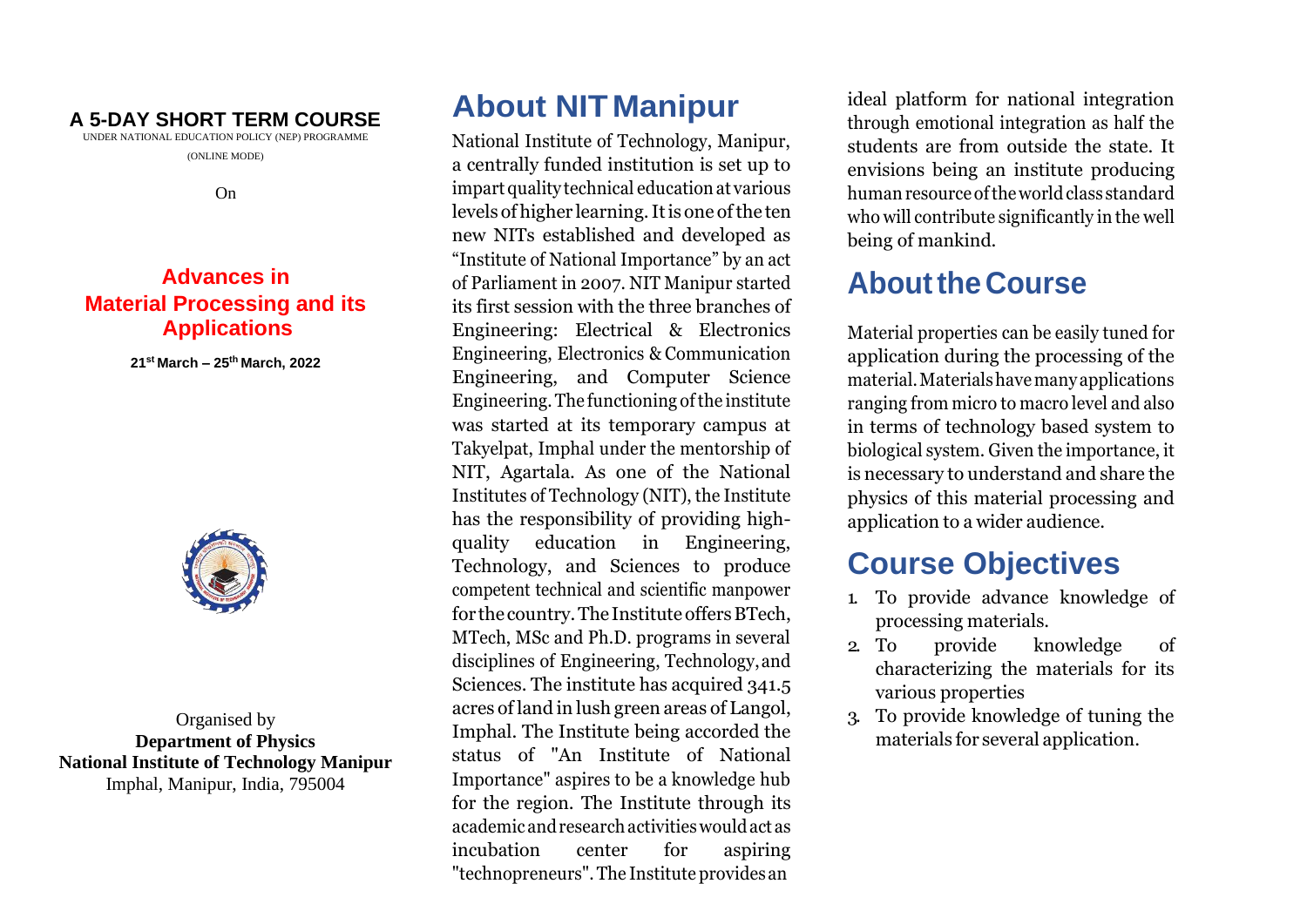### **ABOUT THE SPEAKERS**

#### **Dr. Ibetombi Soibam**



She received her Ph.D. from Manipur University in Dec. 2009.In 2010, she joinedNITManipuras an Assistant Professor taking full responsibility of B.Tech Physics course along with several administrative loads. In 2014, she single-handedly opened M.Sc.

Physics courses at NIT Manipur. She has been working as an Associate Professor since 2018. To her credit, she has several research paper publications along with various book chapters.

Her research areas are oxide materials, composites, multiferroics, etc.

#### **Dr. Loushambam Herojit Singh**



HeworksasanAssistantProfessorin the Department of Physics, NIT Manipur. He received his Ph.D. from Homi Bhabha National Institute, Mumbai (Indira Gandhi Centre for Atomic Research). He was a post-doctoral fellow at the Institute of Physics,

University of Brasilia, Brazil. He has published many SCI/SCIE/Scopus indexed international journals along with several book chapters in his credit.

His broad areas of research interests include Magnetic nanoparticles, porous cationic deficient system, charge storage system and water purification.

#### **Dr. Shagolshem Lenin Singh**



He is an assistant professor in the Department of Physics, NIT Manipur. In 2013, he received his Ph.D. from Leibniz Institute of Polymer Research Dresden, Germany, and was a Postdoctoral fellow at Bar-Ilan University, Israel (2014-2015).

He has, under his name, DST-INSPIRE Faculty Award in Physics (2015) and ECEMP-IGSFellowship (2011). His primary research interest is in the broad area of soft- matter physics, where Physics, Chemistry, and Biology often meet. His major focus has been to investigate various equilibrium and non-equilibrium properties of polymeric systems (nanocomposites, thinfilms, cyclic polymers, etc.) which have huge potential for modern technological devices. Another direction of research is on biologically motivated physicalproblems. Hedevelopssimplemodelsforthesesystemsandemploys computer simulations as a tool to explore polymernanoparticle interactions, polymers innon-equilibrium, multi-component fluids, modeling intra-cellular transport.

#### **Dr. Mamata Maisnam**



She works as as Assistant Professor in the Department of Physics NIT Manipur. She received her Ph.D. from ManipurUniversity.She was a JRF, DRDO Delhi (2001-2003), SRF, DRDO Delhi(2003-2004), SRF, CSIR Delhi (2005), Research Associate

(RA), CSIR, Delhi (2008-2011) and UGC-PDF, UGC, Delhi(2012- 2015), inher postdoctoral career. She has published several SCI/SCIE/Scopus indexed international journals and some book chapters inher credit.

Her broad areas of research interests include: Ferroelectric materials, Ceramics materials, energy storage materials, etc.

#### **Dr. Thoudam Diana**



Dr. Thoudam Diana currently working as aLecturer in the department of Physics, NIT Manipur. She received her Ph.D. in Material Science from the department of Physics, Manipur University. She has worked on semiconducting thin

films, its synthesis and characterizations, material modifications under ion beam irradiation etc. She has three peer reviewed publications.

#### **COURSE REGISTRATION:**

- Registration fee (Including GST)
- 1. ₹ 500/- for Faculties/Professionals
- 2. ₹ 300/- for Research Scholars/ Ph.D. Students
- 3. ₹ 200/- for PG/UG
- \* No registration fee for students and faculties of NIT Manipur.

### **Bank Details**

Name: Director NIT Manipur IRG Acc. No. **60330100000143** Bank/Branch: Bank of Baroda, NIT Manipur Langol Campus IFSC code: **BARB0NITMAN**

After payment, please fill your personal details at <https://forms.gle/Lmubi2WcUkjnWHXz5>

#### **LAST DATE OF REGISTRATION: March 18, 2022**

#### **COURSE CO-ORDINATORS:**

**1. Dr. Ibetombi Soibam**

Associate Professor, Department of Physics NIT Manipur Mobile: 8730028280

- 2. **Dr. Loushambam Herojit Singh**  Assistant Professor, Department of Physics NIT Manipur Mobile: 7085736523
- **3. Dr. Shagolshem LeninSingh** Assistant Professor, Department of Physics NIT Manipur
- **4. Dr. Mamata Maisnam** Assistant Professor, Department of Physics NIT Manipur
- **5. Dr. Thoudam Diana** Lecturer, Department of Physics NIT Manipur

**For any query, please contact:** [stc2022.physicsnitm@gmail.com](mailto:stc2022.physicsnitm@gmail.com)